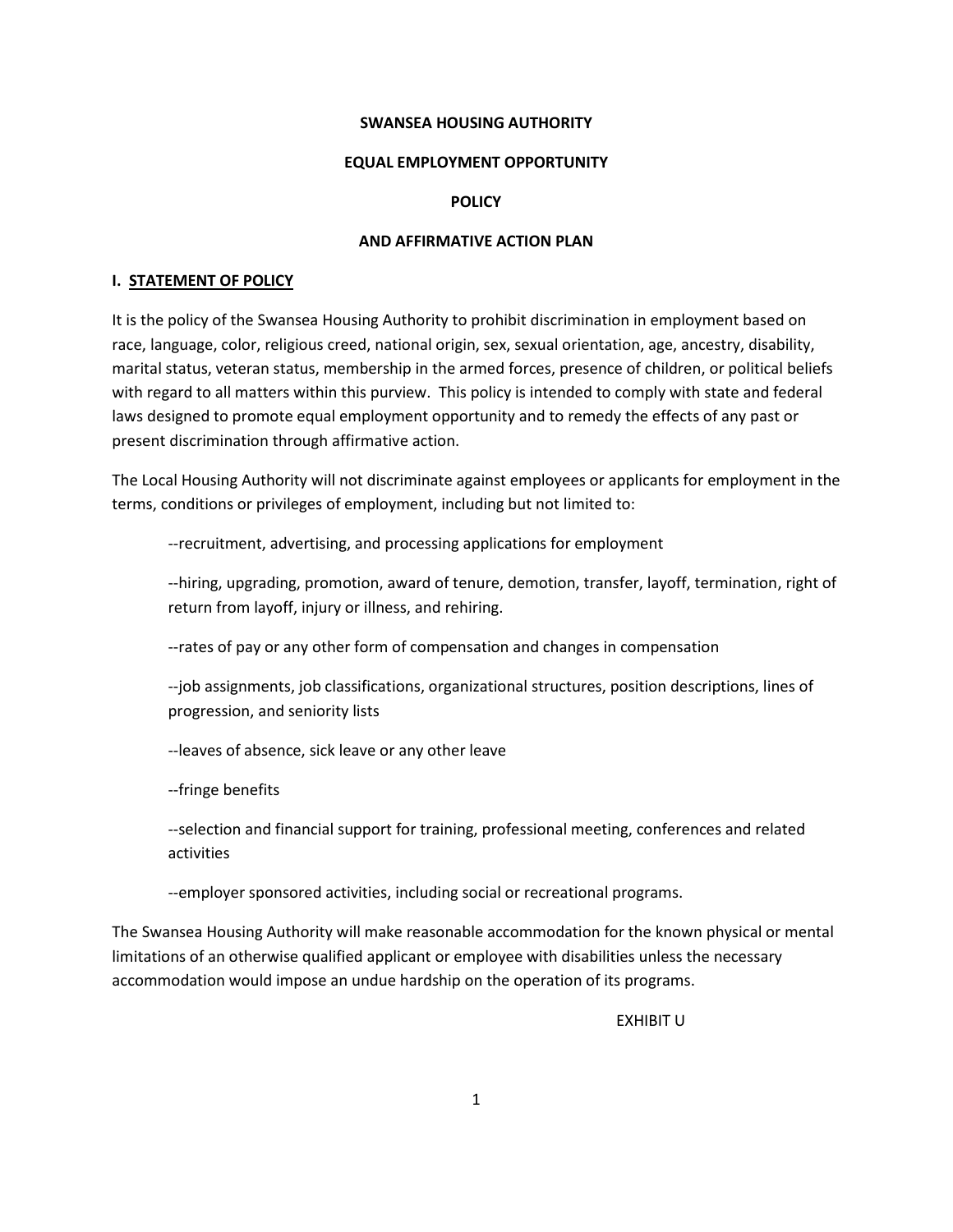While carrying out this Policy for Equal Opportunity Employment, the Swansea Housing Authority shall continue its policy for tenant preference in hiring.

Residency within the local community will not be a prerequisite for employment by the Swansea Housing Authority.

The Swansea Housing Authority will ensure that nothing contained in its collective bargaining agreements will interfere with its ability to promote equal employment opportunity and affirmative action consistent with this Policy and will make efforts to renegotiate any provision in a collective bargaining agreement which conflicts with this Policy.

The Swansea Housing Authority shall ensure that its contractors will not engage in discrimination prohibited by this Policy and will take affirmative steps to utilize minority and women businesses in contracts for goods, services, construction and maintenance.

# **II. EQUAL OPPORTUNITY OFFICER**

The Manager is designated as the Equal Opportunity Officer and, as such, shall direct and monitor the Swansea Housing Authority's implementation of this Policy and coordinate efforts to comply with state and federal law. The Manager, as Equal Opportunity Officer, will have the following duties:

--establishment of goals and objectives

--periodic review of hiring and promotion patters to ensure that goals and objectives are met

--review of the qualifications of all employees to ensure that employees protected by this Policy are given full opportunities for transfers and promotions. Special and continuing attention shall be given to all employees protected by this Policy by a systematic review of employment status in order to maximize their employment opportunities

--periodic review of job descriptions and personnel policies to ensure that they contain no artificial barriers or non-job related elements which might screen out members of groups protected by this Policy

--periodic review of recruitment practices and policies regarding promotions, layoff, recall, termination, demotion and discharge

--coordination and supervision of the activities involved in monitoring and reporting on equal employment opportunity activities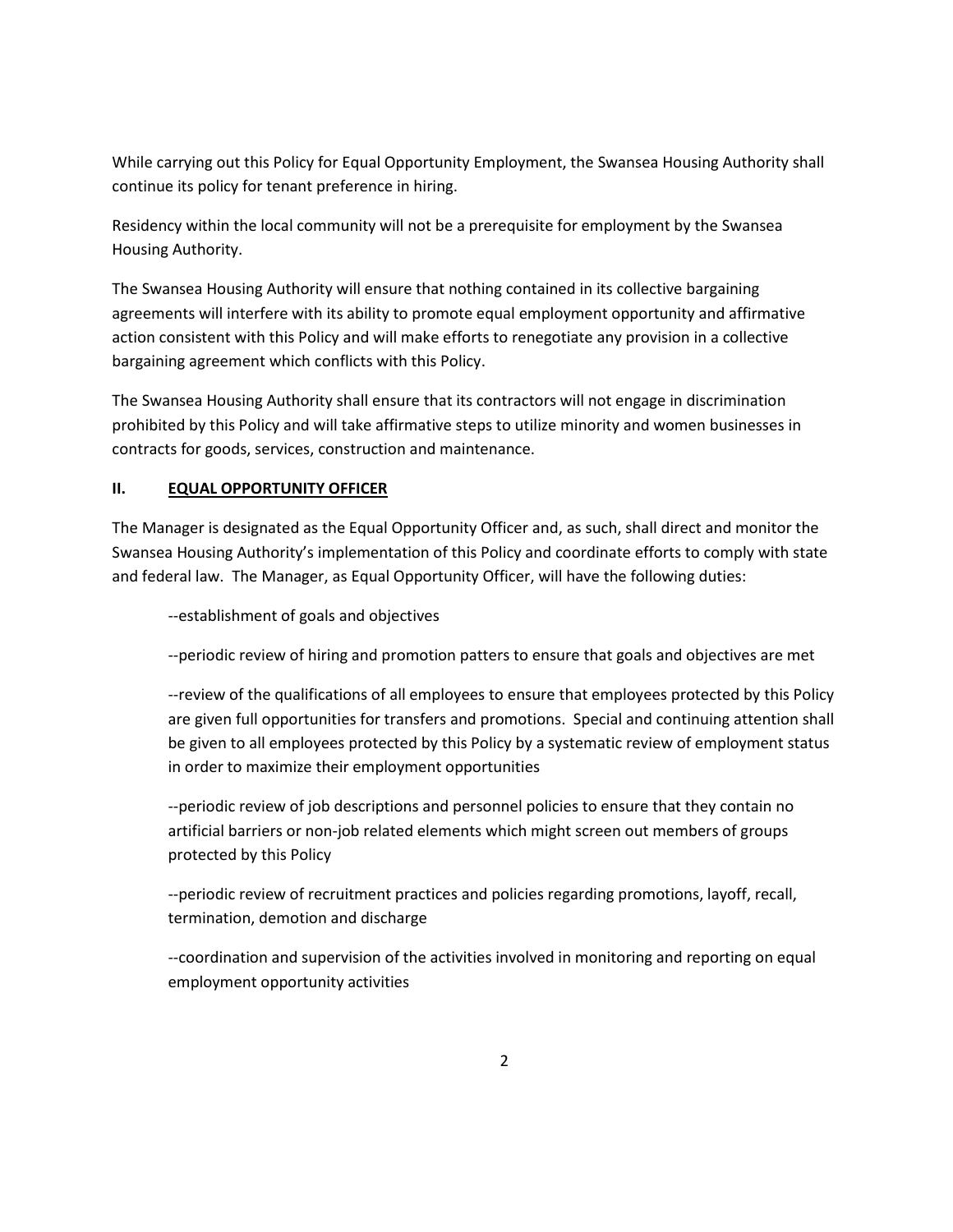--notification of all third party contractors of obligations with respect to equal employment opportunity

--serving as the recipient of complaints from all sources including monitoring agencies of the state or federal government

--receiving, reviewing, and submitting all required equal opportunity reports

# **III. IMPLEMENTATION**

# **A. Establishment of Goals and Objectives**

On an annual basis, the Equal Opportunity Officer shall conduct a utilization analysis of the Swansea Housing Authority's work force, consisting of a breakdown of the representation and utilization of minorities, women, Vietnam-era veterans and employees with disabilities in each of the following categories for each department:

- --maintenance and service
- --clerical
- --managerial, technical and professional

The Equal Opportunity Officer shall determine that where the percentage of minorities, women, Vietnam-era veterans and personnel with disabilities in any job category does not reflect the percentage of members of these groups in the population of the local community or the Standard Metropolitan Statistical Area, whichever percentage is greater, there is an underutilization in the job category. If an underutilization is determined, the Equal Opportunity Officer will establish goals for improving the utilization of minorities, women, veterans and disabled individuals (hereinafter collectively referred to as "affirmative action candidates") in each category for which the underutilization has been determined.

# **B. Achieving the Goals**

Where the Equal Opportunity Officer has determined that the Swansea Housing Authority has not reached a goal for hiring which has been established pursuant to paragraph III A above, then between equally qualified applicants, preference shall be given in the following order: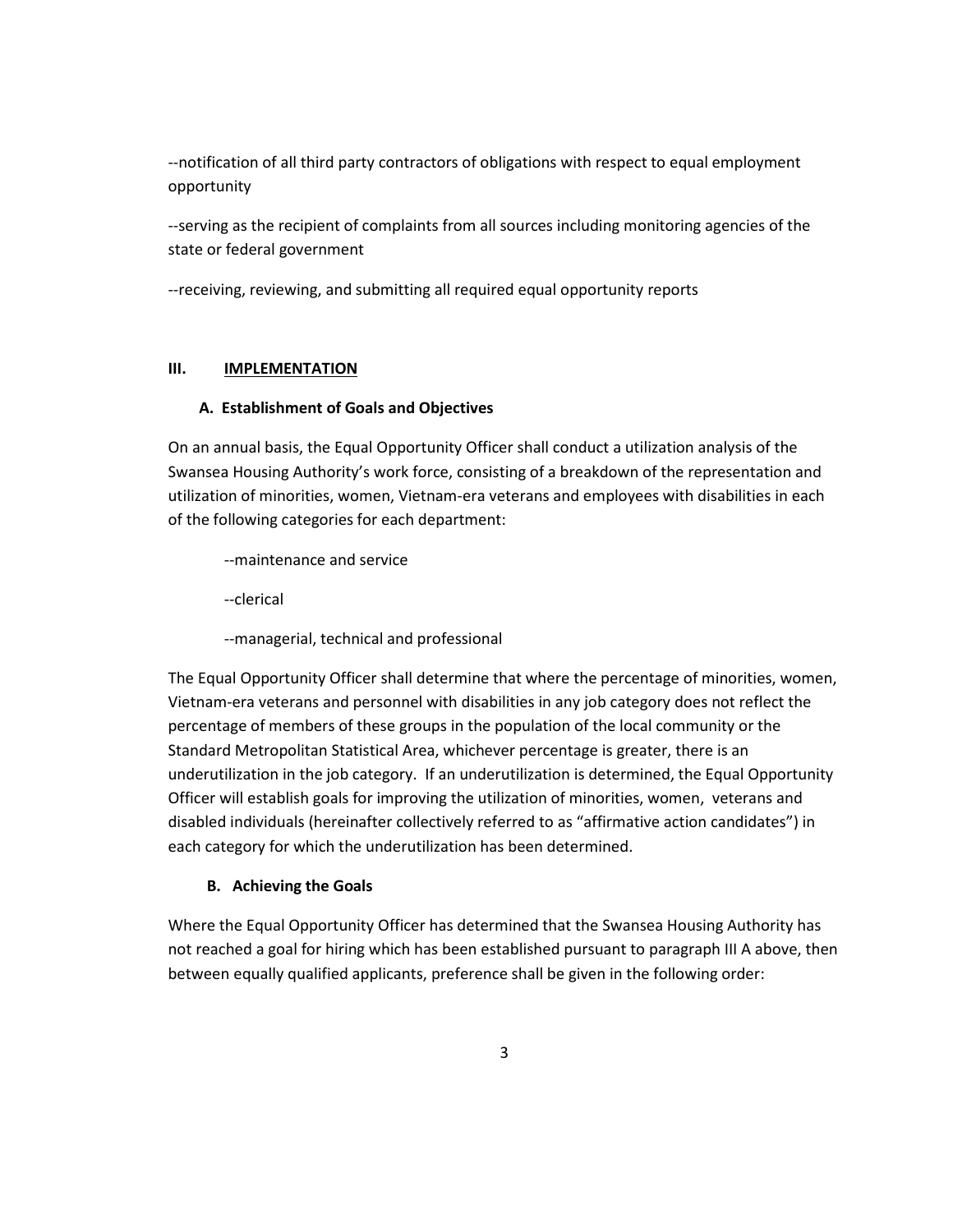--first, affirmative action candidates who are tenants

--second, affirmative action candidates who are not tenants

--third, tenants who are not affirmative action candidates

Where the Swansea Housing Authority has not met its goals in more than one category, then between affirmative action candidates in those categories preference shall be given in the following order: (1) minorities; (2) persons with disabilities, (3) women, (4) veterans. Where an affirmative action candidate qualifies in more than one category, that candidate shall be given preference over other candidates in the highest category for which he/she qualifies.

#### **c. Recruitment Procedures**

The Equal Opportunity Officer will keep a list of the recruitment sources used, during the previous fiscal year. These recruitment sources will include:

--contacting minority, disabled, women's and veterans organizations

--publishing in newspapers of regional and local circulation

--utilizing media sources which will reach minorities, women, veterans and people with disabilities

--posting job opportunities at the Swansea Housing Authority's Administration Building,

--sending notices of job opportunities to the Division of Personnel Administration and to the Department of Housing and Community Development

All recruitment materials will include the phrase "An Equal Opportunity Affirmative Action Employer". Job positions will be kept open for an amount of time reasonably calculated to allow affirmative action candidates to apply. The Authority shall interview at least three qualified applicants, if available, and will make every effort to include affirmative action candidates among those interviewed.

#### **D. Hiring and Promotion Practices**

The Swansea Housing Authority will not use any employment test or selection criteria that tends to screen out members of groups protected by this Policy. Any tests given will be designed to reflect only the job applicant's skills, aptitude or education in order to access the applicant's qualifications for the position. Pre-employment inquiries or examinations regarding physical or mental condition will only be conducted to determine an applicant's ability to perform job related functions, and will only be required of one applicant if required of all entering employees in the job category.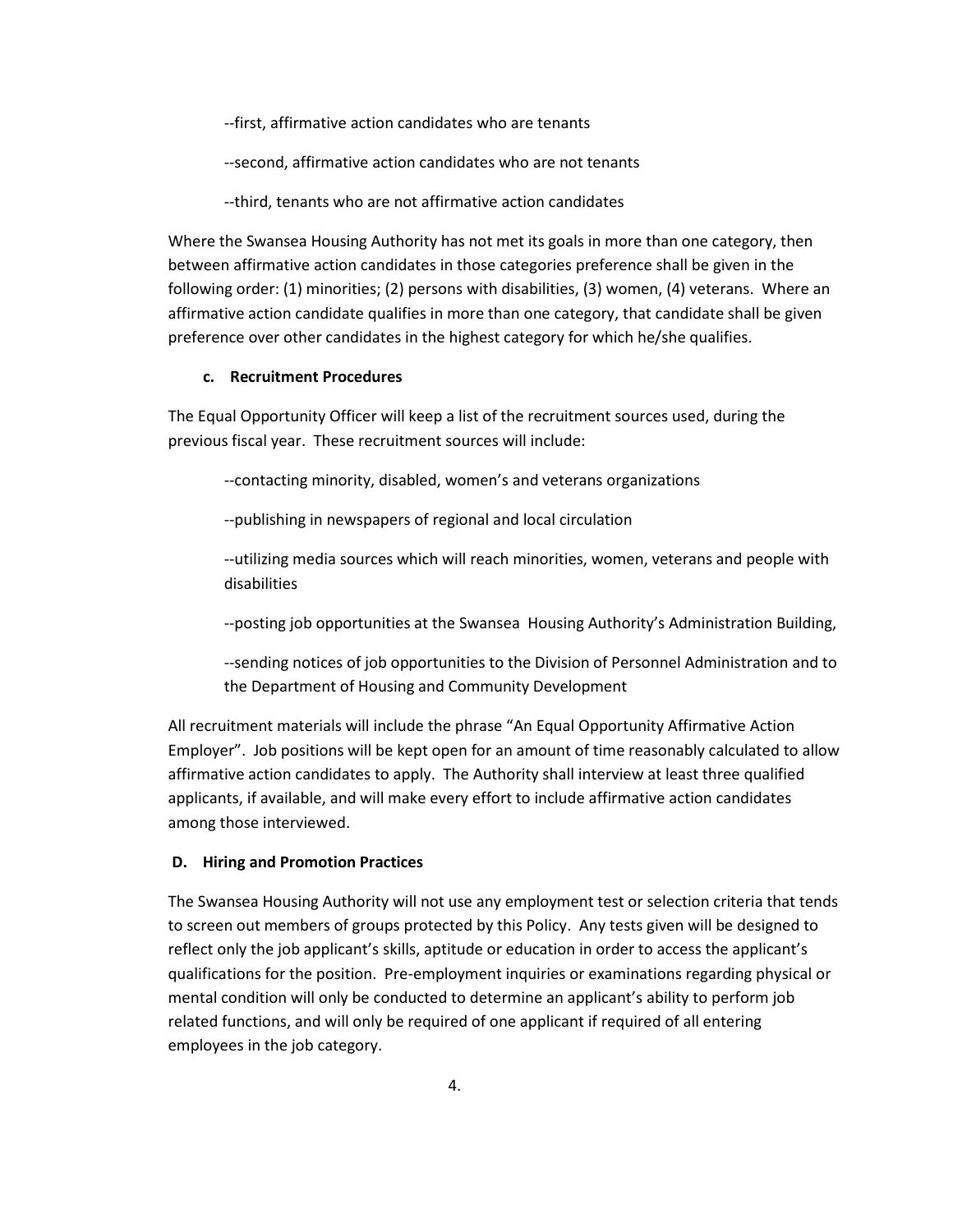# **IV. GRIEVANCES**

### **A. Grievance Procedures**

Any employee who believes that she/he has been discriminated against by the Swansea Housing Authority in violation of the Policy may file a written grievance with the Manager, clearly setting forth the employee's allegation and the remedy sought. The Manager shall schedule a meeting with the employee and attempt to reach an informal resolution of the matter. If an informal resolution cannot be reached, the Manager will convene a hearing at which the employee will have the right to speak, to present witnesses and documentary evidence, and to questions any witnesses or documentary evidence against him/her. Within ten (10) days after the hearing, the Executive Director will inform the employee in writing of his/her decision.

### **B. Notice**

The Swansea Housing Authority shall post in a conspicuous place in the Administration Building, a notice stating that any individual who believes that he/she has been denied employment, discharged or discriminated against in compensation or in the terms, conditions or privileges of employment, on the basis of race, language, color, religious creed, national origin, sex, sexual orientation, age, ancestry, disability, marital status, veteran status, membership in the armed forces, presence of children, or political beliefs, has the right to file a complaint with the Massachusetts Commission Against Discrimination.

# **V. CONTRACTS**

# **A. Contracts for Goods and Services**

The Swansea Housing Authority shall take affirmative action to notify and utilize minority and women owned businesses whenever it intends to contract for goods or services. The Authority will obtain and update a list of minority and women owned businesses from the State of Minority and Women Business Assistance and make use of the list as a recruitment source.

Whenever the Swansea Housing Authority is required to advertise for bids for such goods or services, it will send a copy of the advertisement to the State Office of Minority Business Assistance and to the Department of Housing and Community Development.